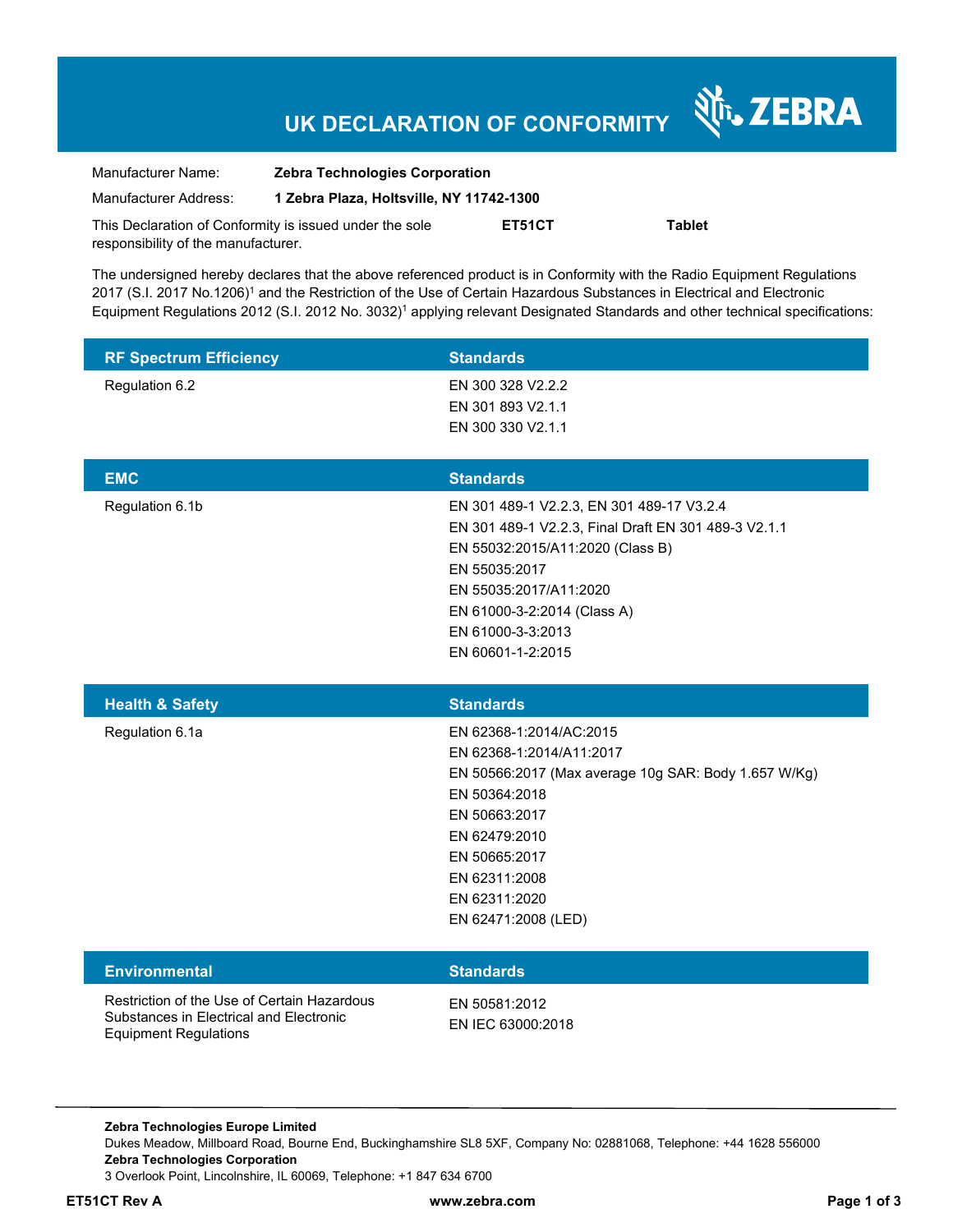## **UK DECLARATION OF CONFORMITY**

With regard to the Radio Equipment Regulations 2017 (S.I. 2017 No.1206)<sup>1</sup>, the conformity assessment procedure referred to in regulation 41(4)(a) and detailed in Schedule 2 has been followed.

 $^{\rm 1}$  As amended by applicable EU withdrawal legislation implemented at the time of issuing this declaration

#### **Signed on behalf of Zebra Technologies Corporation**

*(Signature of authorized person)* Marco Belli Rev: A Alexander Communication of the Communication of the Communication of the Communication of the Communication of the Communication of the Communication of the Communication of the Communication of the Comm Sr. Manager, Regulatory **Date: 18 March 2021** Control and Date: 18 March 2021 Place: Bourne End, UK

Nr. ZEBRA